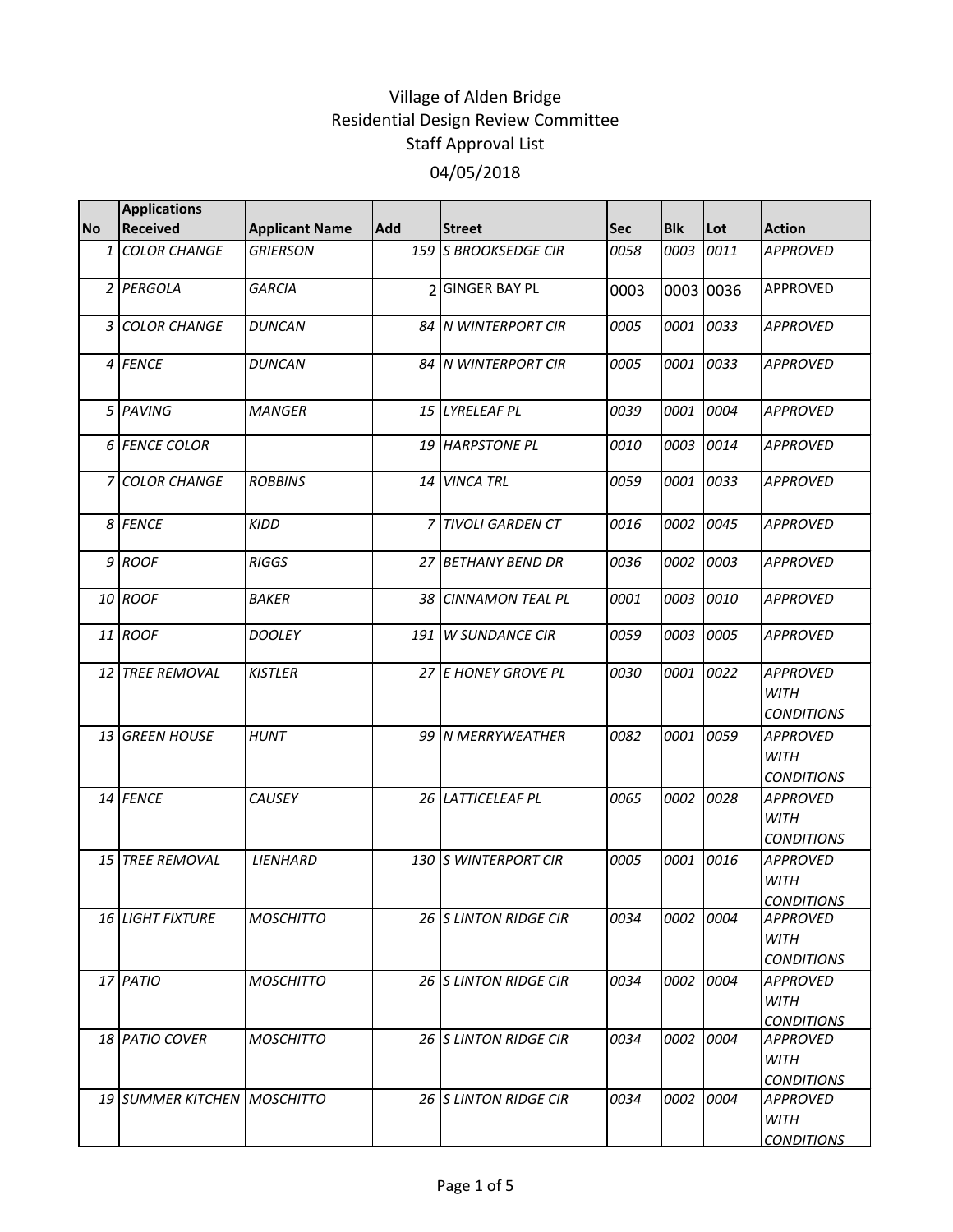|           | <b>Applications</b> |                       |     |                            |            |            |           |                                                     |
|-----------|---------------------|-----------------------|-----|----------------------------|------------|------------|-----------|-----------------------------------------------------|
| <b>No</b> | <b>Received</b>     | <b>Applicant Name</b> | Add | <b>Street</b>              | <b>Sec</b> | <b>Blk</b> | Lot       | <b>Action</b>                                       |
|           | 20 FENCE            | <b>PALAMBO</b>        |     | 10 ARCHBRIAR PL            | 0003       | 0001       | 0029      | <b>APPROVED</b>                                     |
|           | 21 PATIO COVER      | <b>CHANDLER</b>       |     | 26 PADDOCK PINES PL        | 0028       | 0001       | 0020      | <b>APPROVED</b><br><b>WITH</b><br><b>CONDITIONS</b> |
|           | 22 PERGOLA          | <b>CHANDLER</b>       |     | 26 PADDOCK PINES PL        | 0028       | 0001       | 0020      | <b>APPROVED</b><br><b>WITH</b><br><b>CONDITIONS</b> |
|           | 23 FENCE            | <b>WINNER</b>         |     | 166 S WALDEN ELMS CIR      | 0050       | 0002       | 0021      | <b>APPROVED</b>                                     |
| 24        | <b>FENCE</b>        | ADAMS                 |     | 147 GREEN GABLES CIR       | 0009       | 0002       | 0006      | <b>APPROVED</b><br><b>WITH</b><br><b>CONDITIONS</b> |
|           | 25 COLOR CHANGE     | <b>MANGER</b>         |     | 15 LYRELEAF PL             | 0039       | 001        | 0004      | <b>APPROVED</b>                                     |
|           | 26 ROOF             | LIU                   |     | 102 MARLBERRY BRANCH DR    | 0084       | 0001       | 0007      | <b>APPROVED</b>                                     |
|           | 27 ROOF             | <b>SAHM</b>           |     | 19 ALDEN GLEN CT           | 0020       | 0001       | 0005      | <b>APPROVED</b>                                     |
|           | 28 FENCE            | <b>SCHOTT</b>         | 34  | <b>CINNAMON TEAL PL</b>    | 0001       | 0003       | 0009      | <b>APPROVED</b>                                     |
| 29        | <b>COLOR CHANGE</b> | <b>MEYERS</b>         | 35  | <b>GLENTRACE CIR</b>       | 0056       | 0002       | 0008      | <b>APPROVED</b>                                     |
|           | 30 PATIO COVER      | LEDOUX                | 104 | W SANDALBRANCH CIR         | 0018       | 0001       | 0002      | <b>APPROVED</b><br><b>WITH</b><br><b>CONDITIONS</b> |
|           | 31 PATIO            | LEDOUX                | 104 | <b>W SANDALBRANCH CIR</b>  | 0018       | 0001       | 0002      | <b>APPROVED</b><br><b>WITH</b><br><b>CONDITIONS</b> |
|           | 32 ROOF             | <b>MIELKE</b>         |     | 10 EGAN LAKE PL            | 0036       | 0003       | 0017      | <b>APPROVED</b>                                     |
|           | 33 FENCE            | <b>ALLEN</b>          |     | 138 W SLATESTONE CIR       | 0050       | 0002       | 0007      | <b>APPROVED</b><br><b>WITH</b><br><b>CONDITIONS</b> |
|           | 34 ROOF             | <b>HALFORD</b>        |     | 10 E SIENNA PL             | 0030       | 0001       | 0012      | <b>APPROVED</b>                                     |
|           | 35 POOL             | <b>VENEGAS</b>        |     | 23 SERENE CREEK PL         | 0011       |            | 0002 0022 | <b>APPROVED</b><br><b>WITH</b><br><b>CONDITIONS</b> |
|           | 36 FENCE            | VENEGAS               |     | 23 SERENE CREEK PL         | 0011       | 0002       | 0022      | APPROVED<br><b>WITH</b><br><b>CONDITIONS</b>        |
|           | 37 FENCE            | DIGENOVA              |     | 15 HERMIT THRUSH PL        | 0079       | 0001       | 0038      | <b>APPROVED</b><br>WITH<br><b>CONDITIONS</b>        |
|           | 38 TREE REMOVAL     | DIGENOVA              |     | <b>15 HERMIT THRUSH PL</b> | 0079       | 0001       | 0038      | <b>APPROVED</b><br>WITH<br><b>CONDITIONS</b>        |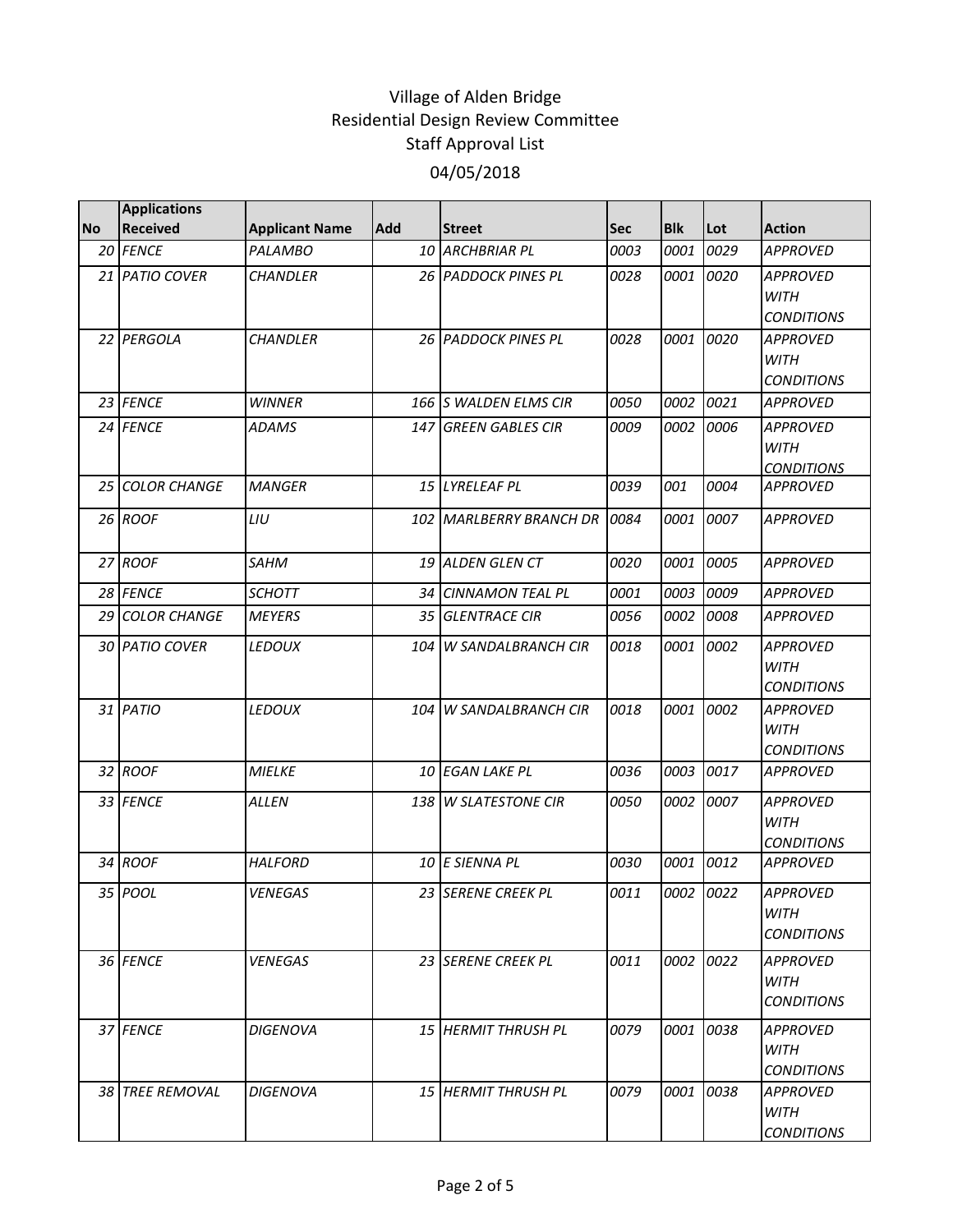|           | <b>Applications</b> |                       |     |                               |            |            |      |                                                     |
|-----------|---------------------|-----------------------|-----|-------------------------------|------------|------------|------|-----------------------------------------------------|
| <b>No</b> | <b>Received</b>     | <b>Applicant Name</b> | Add | <b>Street</b>                 | <b>Sec</b> | <b>Blk</b> | Lot  | <b>Action</b>                                       |
|           | 39 FENCE            | <b>BEZUGLY</b>        | 62  | <b>E SLATESTONE CIR</b>       | 0050       | 0002       | 0021 | <b>APPROVED</b>                                     |
| 40        | WALKWAY             | <b>HOFFHEISER</b>     |     | 161 LINTON DOWNS PL           | 0034       | 0002       | 0017 | <b>APPROVED</b>                                     |
|           | 41 FENCE            | DE LA BARRA           |     | <b>62 IS WILLOW POINT CIR</b> | 0033       | 0001       | 0057 | <b>APPROVED</b>                                     |
|           | 42 FENCE            | <b>HOWARD</b>         |     | 6 PETALDROP PL                | 0064       | 0001       | 0033 | <b>APPROVED</b><br><b>WITH</b><br><b>CONDITIONS</b> |
|           | 43 WINDOWS          | <b>MEYERS</b>         | 35  | <b>GLENTRACE CIR</b>          | 0056       | 0002       | 0008 | <b>APPROVED</b><br><b>WITH</b><br><b>CONDITIONS</b> |
|           | 44 TREE REMOVAL     | <b>CHANDLER</b>       |     | 26 PADDOCK PINES PL           | 0028       | 0001       | 0020 | <b>APPROVED</b>                                     |
|           | 45 FENCE            | LANE                  | 163 | <b>W BRISTOL OAK CIR</b>      | 0011       | 0001       | 0004 | <b>APPROVED</b>                                     |
|           | 46 FENCE            | <b>ROBERTS</b>        |     | 170 E ELM CRESCENT            | 0004       | 0001       | 0002 | <b>APPROVED</b>                                     |
|           | 47 PATIO COVER      | <b>BOPP</b>           | 10  | <b>GILLIUM BLUFF PL</b>       | 0033       | 0001       | 0035 | <b>APPROVED</b><br><b>WITH</b><br><b>CONDITIONS</b> |
|           | 48 ROOF             | VALORA                | 10  | <b>FLORET CT</b>              | 0044       | 0001       | 0071 | <b>APPROVED</b>                                     |
|           | 49 TREE REMOVAL     | <b>GRIGGS</b>         |     | 42 MAGNOLIA SHADOWS<br>PL     | 0001       | 0001       | 0004 | <b>APPROVED</b><br><b>WITH</b><br><b>CONDITIONS</b> |
|           | 50 TREE REMOVAL     | <b>PETREK</b>         |     | 30 N WINTERPORT CIR           | 0005       | 0003       | 0007 | <b>APPROVED</b><br><b>WITH</b><br><b>CONDITIONS</b> |
|           | 51 SHUTTERS         | <b>COLE</b>           |     | 42 PIPERS MEADOW ST           | 0055       | 0002       | 0001 | <b>APPROVED</b>                                     |
|           | 52 ROOF             | <b>COLE</b>           |     | 42 PIPERS MEADOW ST           | 0055       | 0002       | 0001 | <b>APPROVED</b>                                     |
|           | 53 COLOR CHANGE     | <b>COLE</b>           |     | 42 PIPERS MEADOW ST           | 0055       | 0002       | 0001 | <b>APPROVED</b>                                     |
|           | 54 FRONT DOOR       | <b>COLE</b>           |     | 42 PIPERS MEADOW ST           | 0055       | 0002       | 0001 | <b>APPROVED</b>                                     |
|           | 55 FENCE            | <b>TIRILIA</b>        |     | 3 FREESTONE PL                | 0049       | 0001       | 0026 | <b>APPROVED</b><br>WITH<br><b>CONDITIONS</b>        |
|           | 56 FENCE            | <b>HAVERN</b>         | 26  | <b>NOBLE BEND DR</b>          | 0049       | 0001       | 0024 | <b>APPROVED</b><br>WITH<br><b>CONDITIONS</b>        |
|           | 57 FENCE            | <b>DICKSON</b>        | 22  | <b>NOBLE BEND DR</b>          | 0049       | 0001       | 0025 | <b>APPROVED</b><br><b>WITH</b><br><b>CONDITIONS</b> |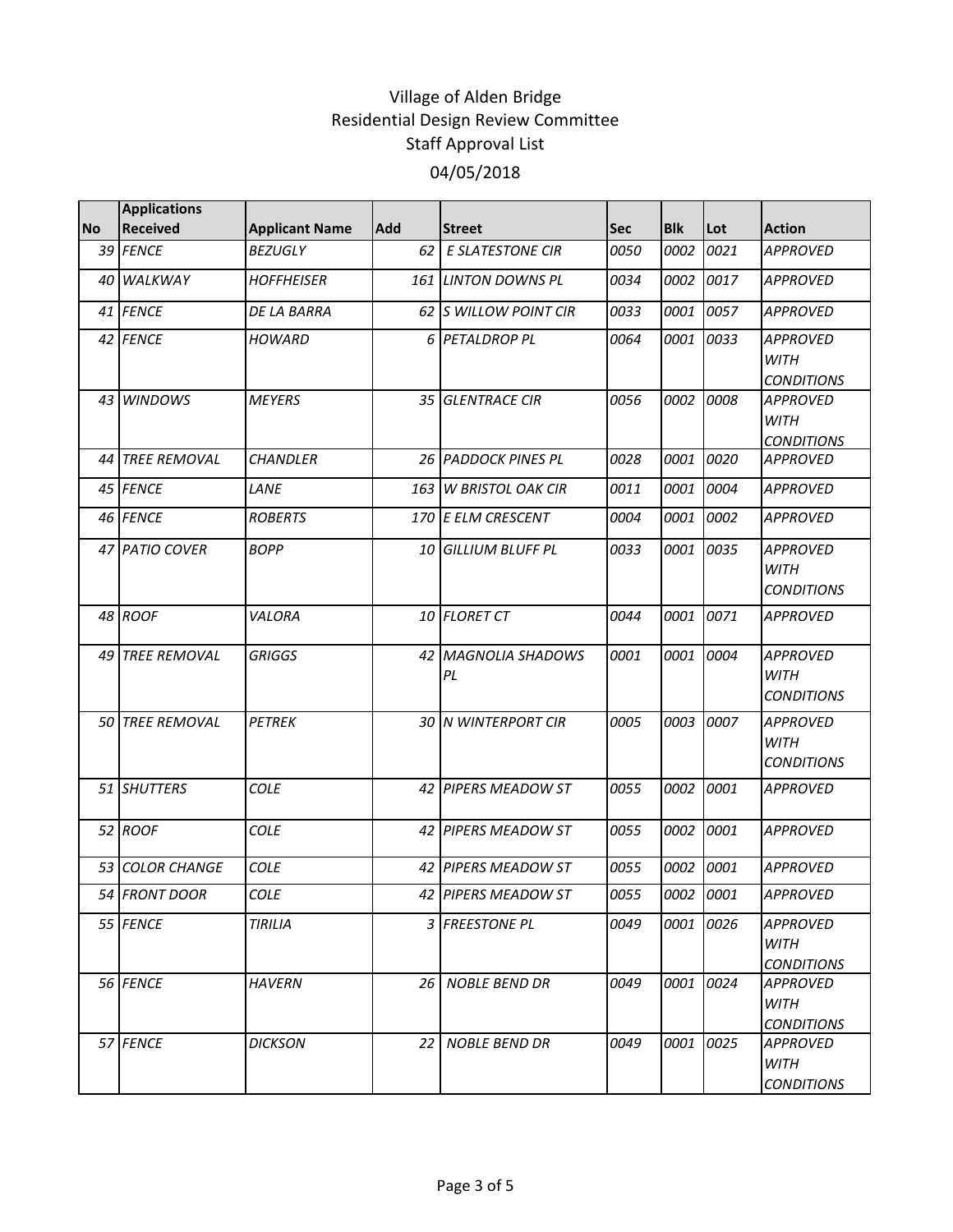|           | <b>Applications</b>    |                       |            |                              |             |            |           |                                                     |
|-----------|------------------------|-----------------------|------------|------------------------------|-------------|------------|-----------|-----------------------------------------------------|
| <b>No</b> | <b>Received</b>        | <b>Applicant Name</b> | <b>Add</b> | <b>Street</b>                | <b>Sec</b>  | <b>Blk</b> | Lot       | <b>Action</b>                                       |
|           | 58 SPA                 | <b>EVANS</b>          |            | 22 SILKBAY PL                | 0030        | 0001       | 0056      | <b>APPROVED</b><br><b>WITH</b><br><b>CONDITIONS</b> |
|           | 59 FENCE               | <b>EVANS</b>          |            | 22 SILKBAY PL                | <i>0030</i> | 0001       | 0056      | <b>APPROVED</b>                                     |
|           | 60 PERGOLA             | <b>HANSEN</b>         |            | 6 RYANWYCK PL                | 0086        | 0001       | 0052      | <b>APPROVED</b>                                     |
|           | 61 SWIMMING POOL       | <b>TOUPS</b>          |            | 78 W SIENNA PL               | 0031        | 0001       | 0013      | <b>APPROVED</b><br><b>WITH</b><br><b>CONDITIONS</b> |
|           | 62 ROOF                | <b>WITT</b>           | 90         | <b>S BLUFF CREEK CIR</b>     | 0073        | 0002       | 0028      | <b>APPROVED</b>                                     |
|           | 63 PERGOLA             | <b>SCHULZE</b>        |            | <b>130 S HOLLYLAUREL CIR</b> | 0016        | 0001       | 0023      | <b>APPROVED</b><br><b>WITH</b><br><b>CONDITIONS</b> |
|           | 64 FENCE               | <b>FRANK</b>          |            | 23 MERIT WOODS PL            | 0008        | 0003       | 0004      | <b>APPROVED</b><br><b>WITH</b><br><b>CONDITIONS</b> |
|           | 65 FENCE               | <b>CHRUSZCZAK</b>     |            | 18 MOSS BLUFF CT             | 0022        | 0001       | 0030      | <b>APPROVED</b><br><b>WITH</b><br><b>CONDITIONS</b> |
|           | 66 PAVING              | <b>BONILLA</b>        |            | 66 GLENTRACE CIR             | 0056        | 0001       | 0010      | <b>APPROVED</b>                                     |
|           | 67 FENCE               | <b>HEBERT</b>         | 6          | <b>LANCEPINE PL</b>          | 0056        | 0003       | 0021      | <b>APPROVED</b><br><b>WITH</b><br><b>CONDITIONS</b> |
|           | <b>68 TREE REMOVAL</b> | <b>KROON</b>          |            | 50 IS PINEY PLAINS CIR       | 0007        | 0002       | 0013      | <b>APPROVED</b>                                     |
|           | 69 FENCE               | <b>SAIMS</b>          |            | 127 FAIRBRANCH CIR           | 0044        | 0002       | 0001      | <b>APPROVED</b><br><b>WITH</b><br><b>CONDITIONS</b> |
|           | 70 FENCE               | RADACH                |            | 39 E AUTUMN BRANCH CIR       | 0026        | 0001       | 0046      | <b>APPROVED</b>                                     |
|           | 71 ROOF                | MITCHELL              |            | 114 S MERRYWEATHER CIR       | 0082        |            | 0002 0012 | APPROVED                                            |
|           | 72 PERGOLA             | <b>MCGEE</b>          |            | 15 TUDOR GLEN PL             | 0053        | 0001       | 0006      | <b>APPROVED</b>                                     |
|           | 73 COLOR CHANGE        | <b>ROBBINS</b>        |            | 14 VINCA TRL                 | 0059        | 0001       | 0033      | <b>APPROVED</b>                                     |
|           | 74 COLOR CHANGE        | WELLER                |            | 7 BETONY PL                  | 0044        | 0001       | 0035      | <b>APPROVED</b>                                     |
|           | 75 TREE REMOVAL        | <b>BATCHELER</b>      |            | 114 E FOXBRIAR FOREST CIR    | 0079        | 0001       | 0010      | <b>APPROVED</b>                                     |
|           | 76 GARAGE DOOR         | WELLER                |            | 7 BETONY PL                  | 0044        | 0001       | 0035      | <b>APPROVED</b>                                     |